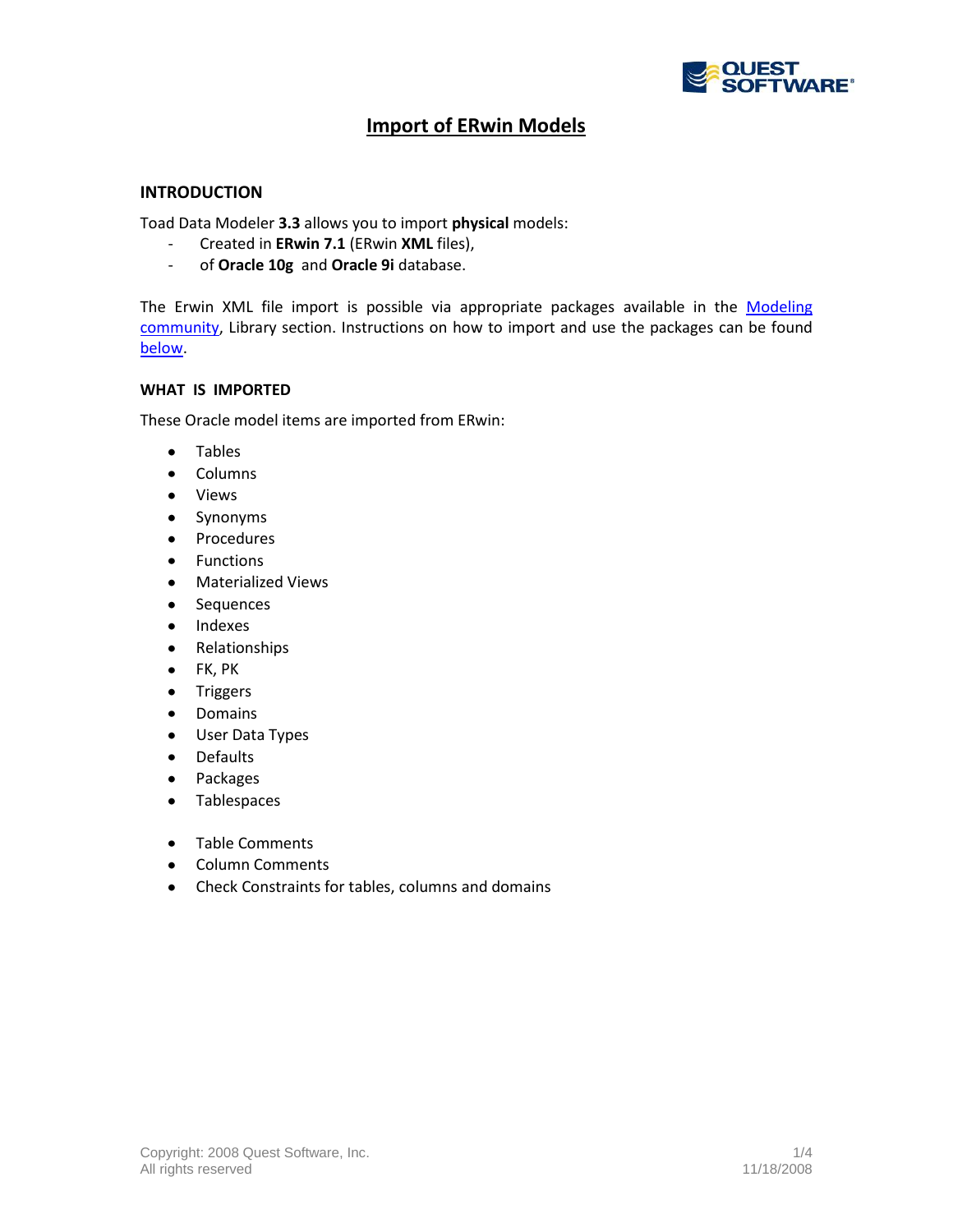

## **ERWIN IMPORT PACKAGES INSTRUCTIONS**

- 1. Download the .zip file from th[e Modeling community](http://modeling.inside.quest.com/) site, Library section, Utilities.
- 2. Unzip the file. The package contains the following files:

ORErwinPER.txg, ORErwinOR.txg, ORErwinOR9.txg, ORErwinOR10.txg

3. Copy the files to a directory where you store your user packages:

C:\Documents and Settings\user name\My Documents\Toad Data Modeler\<Installation Name>\Packages\{Some GUID number}

Result: In RE Wizard, there will be a new item **Import from Erwin 7.1**. You can also see the four packages in the **Package Explorer** – **Object RE Erwin**…

### **IMPORT**

The import is performed in the **Reverse Engineering Wizard**.

- 1. Open Toad Data Modeler.
- 2. Select **File** | **Reverse Engineering**.
- 3. In the **RE Wizard** | step **Select Data Source** | **Other** | **Import from Erwin 7.1**.

| Reverse Engineering Wizard                                                                                                                                                 | н                                                                                               |  |
|----------------------------------------------------------------------------------------------------------------------------------------------------------------------------|-------------------------------------------------------------------------------------------------|--|
| - Stored Aliases<br>- Select Data Source<br>- Select Data Provider<br>- Connecting<br>- Select Data Migrator<br>- What to Reverse<br>- Options<br>- Save Alias<br>- Tables | Select Data Source:<br>Import from Erwin 7.1<br>E Database RE<br>自 DDL Script RE<br>- Oracle 9i |  |
|                                                                                                                                                                            | $-$ Oracle 10g<br>Dracle 11g<br><b>E</b> Other<br>Import from Erwin 7.1                         |  |
|                                                                                                                                                                            | Close Wizard after Execution<br>☑ Show Log                                                      |  |
|                                                                                                                                                                            | Cancel<br>< Previous<br>Next                                                                    |  |
| $Id \triangle$   Date<br>Time<br>Message                                                                                                                                   |                                                                                                 |  |
|                                                                                                                                                                            |                                                                                                 |  |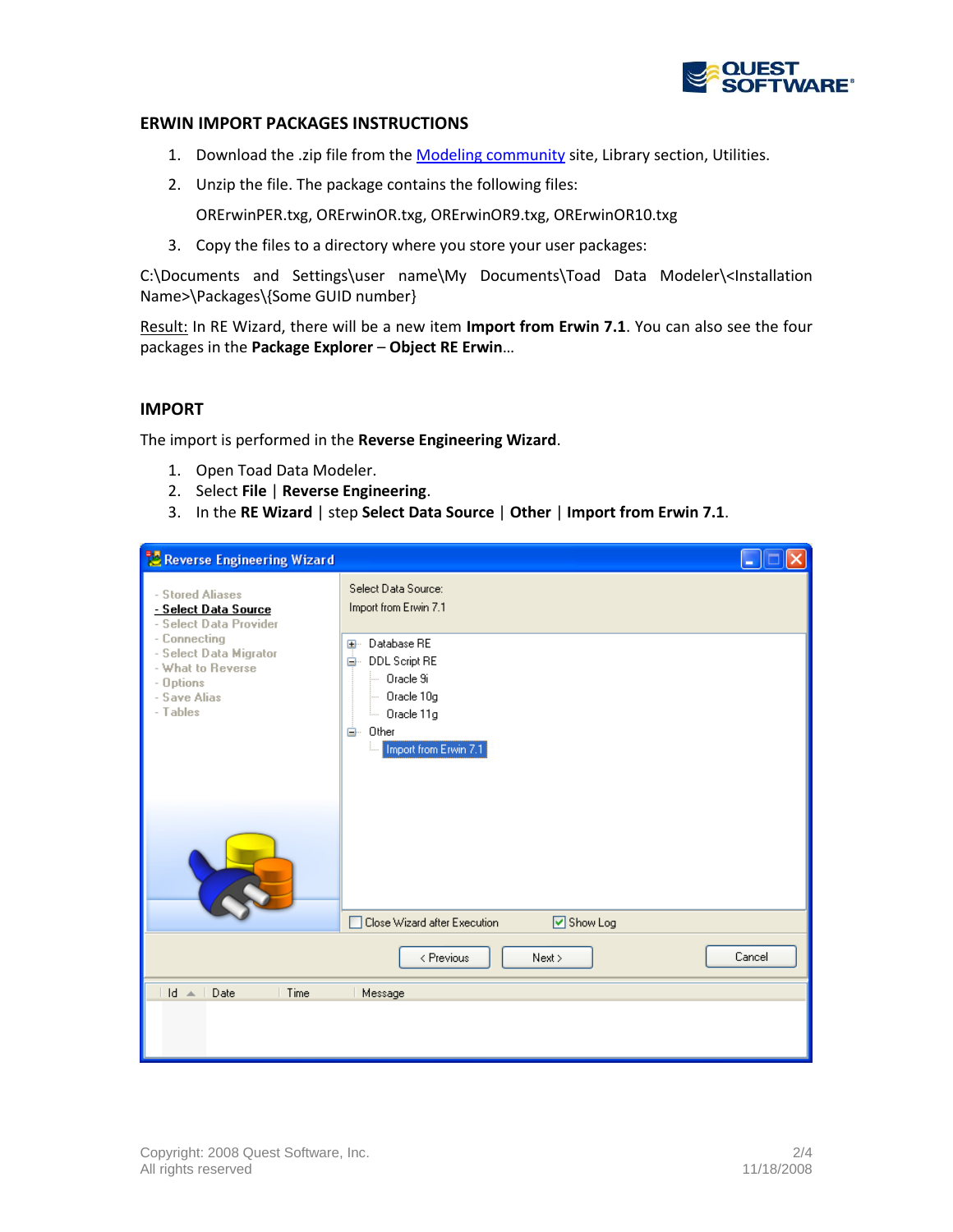

- 4. **Select Data Provider Erwin XML model file data provider** will be selected by default.
- 5. In step **Connecting**, define a path to the ERwin XML file.

| <b>TO</b> Reverse Engineering Wizard                                                                                                                                       |                                                                                       |
|----------------------------------------------------------------------------------------------------------------------------------------------------------------------------|---------------------------------------------------------------------------------------|
| - Stored Aliases<br>- Select Data Source<br>- Select Data Provider<br>- Connecting<br>- Select Data Migrator<br>- What to Reverse<br>- Options<br>- Save Alias<br>- Tables | File: C:\Documents and Settings\vnitrova.PROD\My Documents\ERwin\PK-FKs.xml<br>$\Box$ |
|                                                                                                                                                                            | Close Wizard after Execution<br>☑ Show Log                                            |
|                                                                                                                                                                            | Cancel<br>< Previous<br>Next >                                                        |
| Time<br>$\mathsf{Id}$ $\mathsf{A}$<br>Date                                                                                                                                 | Message                                                                               |
|                                                                                                                                                                            |                                                                                       |

- 6. **Select Data Migrator Import from Oracle 10g (Oracle 9i) Erwin XML file** will be selected by default.
- 7. In step **What to Reverse**, select Object Types and Properties you want to load.
- 8. Confirm the settings in the **Options** step.